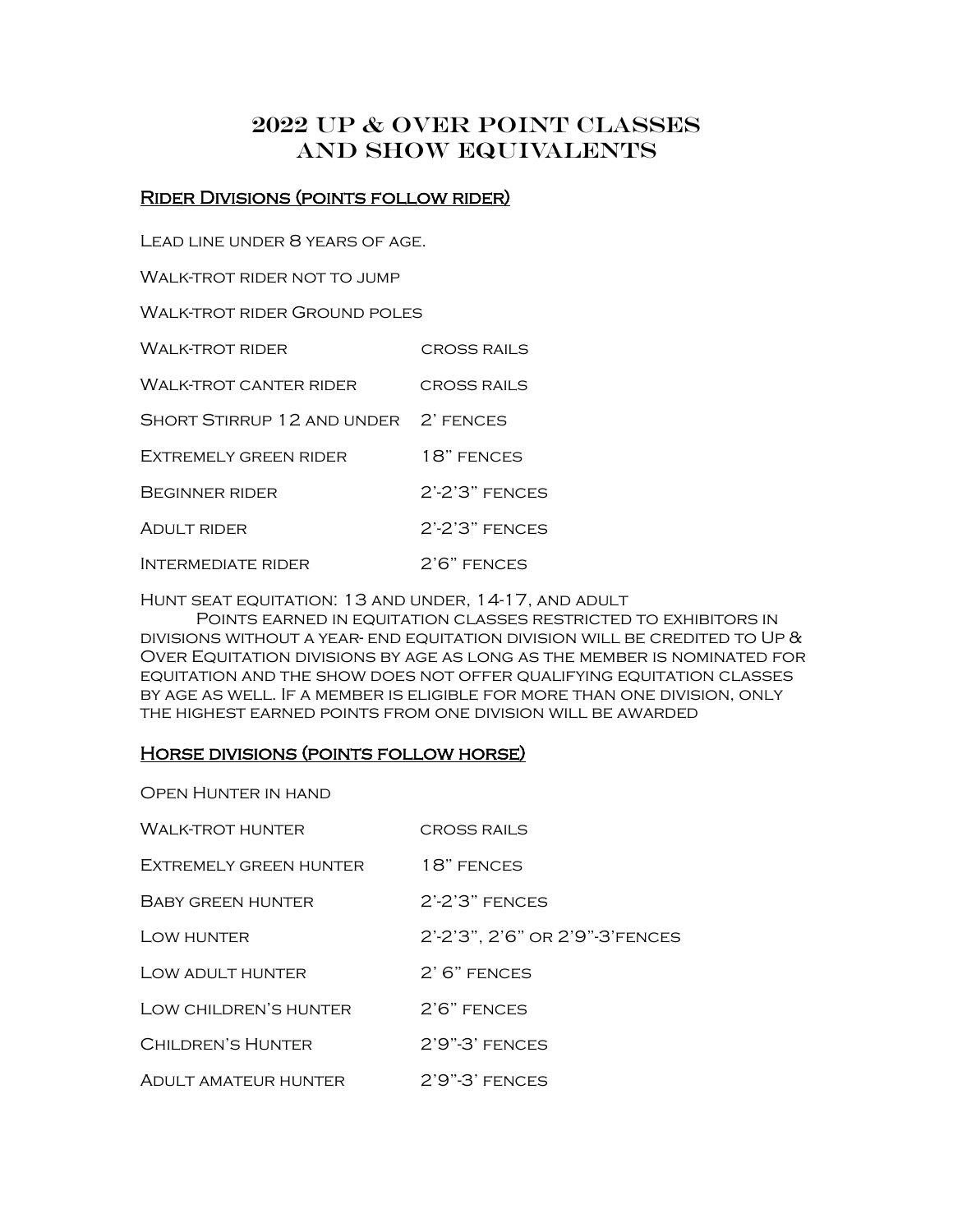#### MISCELLANEOUS PLEASURE HUNTER PLEASURE,

 Hunter Hack (jump two 2' fences) Open Hunter Under Saddle

TB HUNTER HIGH POINT

Points will be accumulated in classes that the horse is otherwise eligible for.

#### Jumpers High Point

Exhibitors must track their own points on an Up & Over Jumper point form to be submitted to the point secretary by November 30 POINTS MAY BE EARNED AT ANY SHOW, NOT JUST THOSE APPROVED BY UP  $\&$ Over. Exhibitors may accumulate points in no more than 2 consecutive divisions.

Classes or divisions may be called something else, see equivalents below, but may not be restricted by age and fence heights may not exceed maximum height listed. "Rider" or "Academy" (OPHA Schooling divisions) will not count towards our "Horse" divisions.

# MHJA EQUIVALENT POINT CLASSES

Class offered U&O Points Open Hunter 2'6",2'9" or 3' Low Hunter 2'6" or 2'9"-3' Adult Amateur hunter 2'9" Adult Amateur Hunter 2'9"-3' Low Adult Hunter 2'3" Adult Rider 2'-2'3" MHJA Adult Hunter 2'6" Low Adult Hunter 2'6" Children's Hunter 2'9" Children's Hunter 2'9"-3' Intermediate Hunter 2'6" Intermediate Rider 2'6" Low Children's Hunter 2'6" Low Children's Hunter 2'6" Low Intermediate Hunter 2'3" Beginner Rider 2'-2'3" Very Green 2'3" Baby Green Hunter 2'-2'3" Extremely Green Horse 18" Extremely Green Horse 18" SHORT STIRRUP HUNTER 2' SHORT STIRRUP 2' SHORT STIRRUP EQUITATION SHORT STIRRUP EQUITATION CANTER CROSS RAILS HUNTER W/T/C RIDER CROSS RAILS Canter Cross Rails Equitation W/T/C Rider equitation WT Hunter cross rails W/T Rider cross rails WT HUNTER EQUITATION **WAT RIGER EQUITATION** 

Jumpers may compete in no more than 2 consecutive divisions to accumulate points. Points must be tracked by the exhibitor on an Up & Over Jumper Point **FORM** 

No comparable divisions

Pre-Green, Children's Pony, OTTB, Long Stirrup, Beginner Rider Hunter, Equitation over fences: Adult, 14-17, Under 14

# OPHA EQUIVALENT POINT CLASSES

Class offered U&O Points Low Adult Hunter 2'6" Low Adult Hunter 2'6" Low Adult Equitation on the Flat Adult Equitation Adult Amateur Hunter 2'9"-3' Adult Amateur Hunter 2'9"-3" ADULT EQUITATION ON THE FLAT ADULT EQUITATION Children's Hunter 2'9"-3' Children's hunter 2'9"-3' Low Children's Hunter 2'6" Low Children's Hunter 2'6"